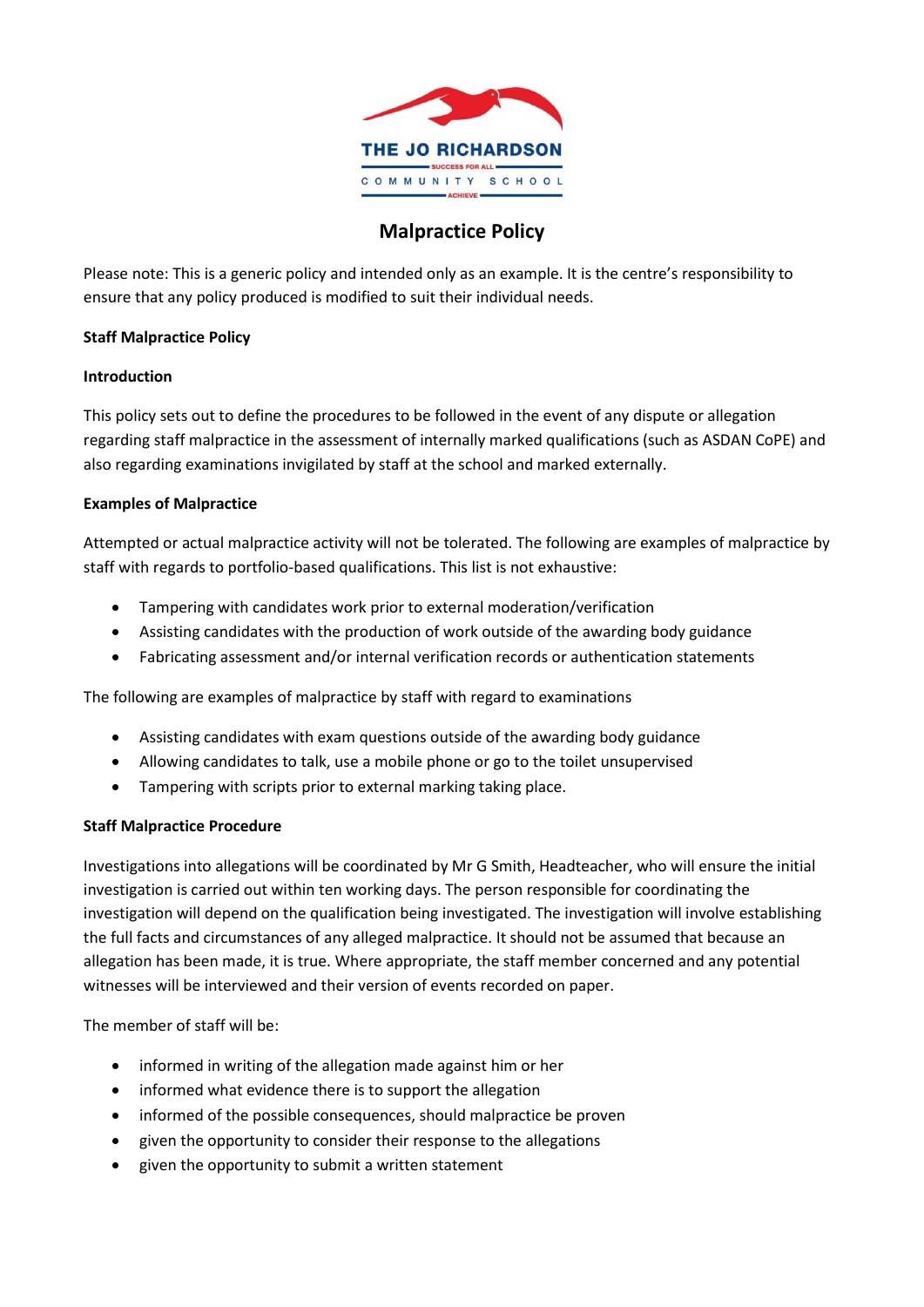- given the opportunity to seek advice (as necessary) and to provide a supplementary statement (if required)
- informed of the applicable appeals procedure, should a decision be made against him/her
- informed of the possibility that information relating to a serious case of malpractice will be shared with the relevant awarding body and may be shared with other awarding bodies, the regulators Ofqual, the police and/or professional bodies including the GTC

If work is submitted for moderation/verification or for marking which is not the candidate's own work, the awarding body may not be able to give that candidate a result.

# **Staff Malpractice Sanctions**

Where a member of staff is found guilty of malpractice, Jo Richardson Community School may impose the following sanctions:

- 1) **Written warning**: Issue the member of staff with a written warning stating that if the offence is repeated within a set period of time, further specified sanctions will be applied
- 2) **Training**: Require the member of staff, as a condition of future involvement in both internal and external assessments to undertake specific training or mentoring, within a particular period of time, including a review process at the end of the training
- 3) **Special conditions**: Impose special conditions on the future involvement in assessments by the member of staff
- 4) **Suspension**: Bar the member of staff in all involvement in the administration of assessments for a set period of time
- 5) **Dismissal**: Should the degree of malpractice be deemed gross professional misconduct, the member of staff could face dismissal from his/her post

# **Appeals**

The member of staff may appeal against sanctions imposed on them. Appeals will be conducted in line with the organisations Appeals Policy.